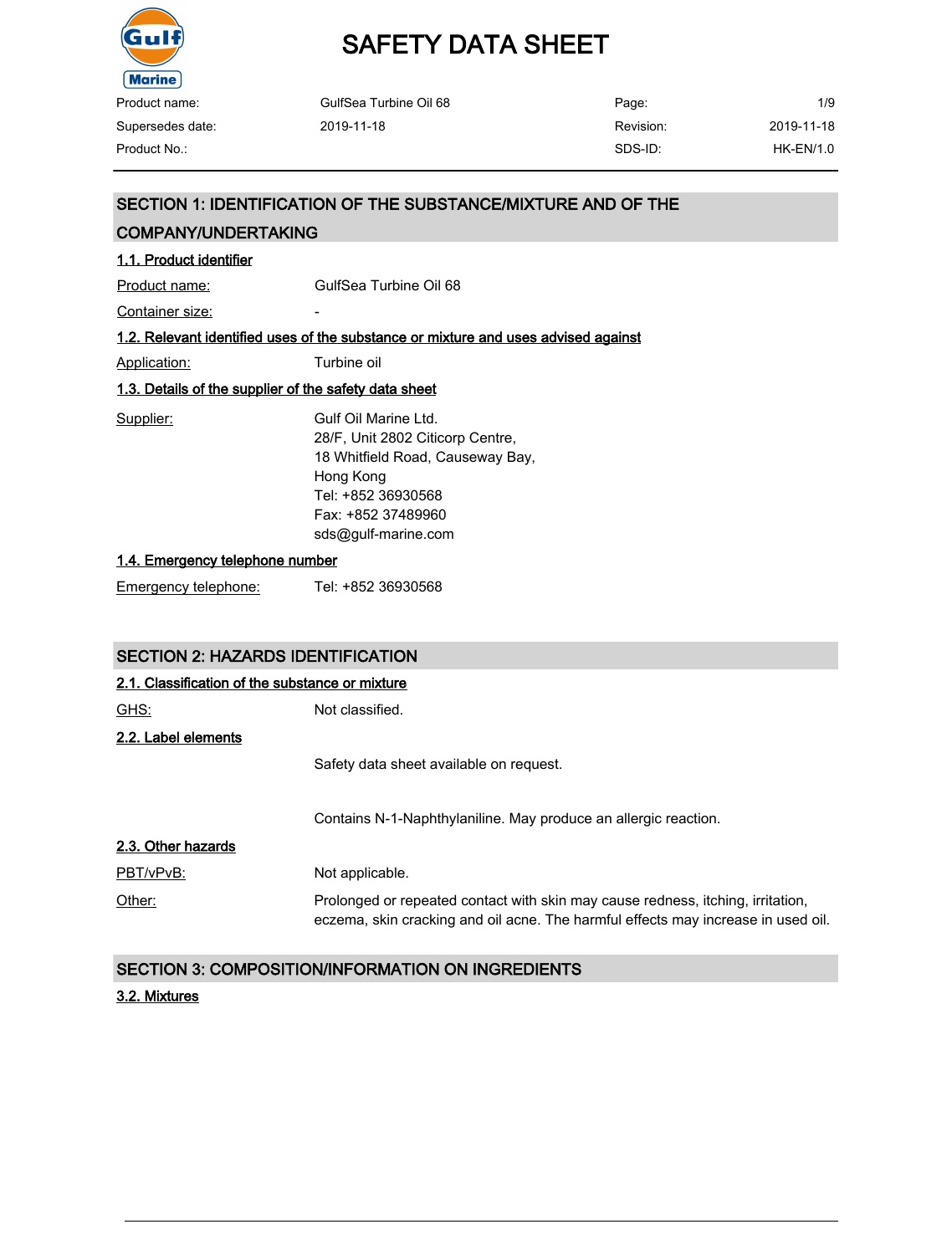

| GulfSea Turbine Oil 68 | Page:     | 2/9         |
|------------------------|-----------|-------------|
| 2019-11-18             | Revision: | 2019-11-18  |
|                        | SDS-ID:   | $HK-EN/1.0$ |
|                        |           |             |

GHS:

| $\frac{9}{6}$ : | CAS-No.:   | EC No.:   | REACH Req.<br>No:        | Chemical name:                                                                       | Hazard classification:   | Notes: |
|-----------------|------------|-----------|--------------------------|--------------------------------------------------------------------------------------|--------------------------|--------|
| 50-75           | 64742-54-7 | 265-157-1 | $\overline{\phantom{a}}$ | Distillates (petroleum),<br>hydrotreated heavy paraffinic                            | $\overline{\phantom{0}}$ |        |
| $10 - 25$       | 64742-65-0 | 265-169-7 | $\overline{\phantom{a}}$ | Distillates (petroleum).<br>solvent-dewaxed heavy<br>paraffinic; Baseoil-unspecified | Asp. Tox. 1, H304        |        |
| Notes:          |            |           | L: DMSO < $3\%$ (IP 346) |                                                                                      |                          |        |

### SECTION 4: FIRST AID MEASURES

| 4.1. Description of first aid measures |                                                                                                                                                                                                          |
|----------------------------------------|----------------------------------------------------------------------------------------------------------------------------------------------------------------------------------------------------------|
| Inhalation:                            | Move into fresh air and keep at rest. In case of persistent throat irritation or<br>coughing: Seek medical attention and bring these instructions.                                                       |
| Skin contact:                          | Remove contaminated clothing. Wash skin thoroughly with soap and water. Get<br>medical attention if any discomfort continues.                                                                            |
| Eye contact:                           | Immediately flush with plenty of water for up to 15 minutes. Remove any contact<br>lenses and open eyelids widely. If irritation persists: Seek medical attention and<br>bring along these instructions. |
| Ingestion:                             | Rinse mouth with water. Drink 1-2 glasses of water. Do not induce vomiting. Get<br>medical attention.                                                                                                    |
|                                        | 4.2. Most important symptoms and effects, both acute and delayed                                                                                                                                         |
| Symptoms/effects:                      | Defatting, drying and cracking of skin.                                                                                                                                                                  |

#### 4.3. Indication of any immediate medical attention and special treatment needed

Medical attention/treatments: Treat symptomatically. If swallowed, especially in large quantities: Get medical attention.

#### SECTION 5: FIREFIGHTING MEASURES

#### 5.1. Extinguishing media

| <b>Extinguishing media:</b> | Extinguish with foam, carbon dioxide, dry powder or water fog. Cool containers |
|-----------------------------|--------------------------------------------------------------------------------|
|                             | exposed to heat with water spray and remove container, if no risk is involved. |
|                             |                                                                                |

Do not use water jet as an extinguisher, as this will spread the fire.

#### 5.2. Special hazards arising from the substance or mixture

Specific hazards: When heated and in case of fire, harmful vapours/gases may be formed. Fire in closed areas should only be extinguished by trained personnel.

### 5.3. Advice for firefighters

|           | Protective equipment for fire- Evacuate personnel from immediate vicinity. Wear self-contained breathing |
|-----------|----------------------------------------------------------------------------------------------------------|
| fighters: | apparatus and full personal protection.                                                                  |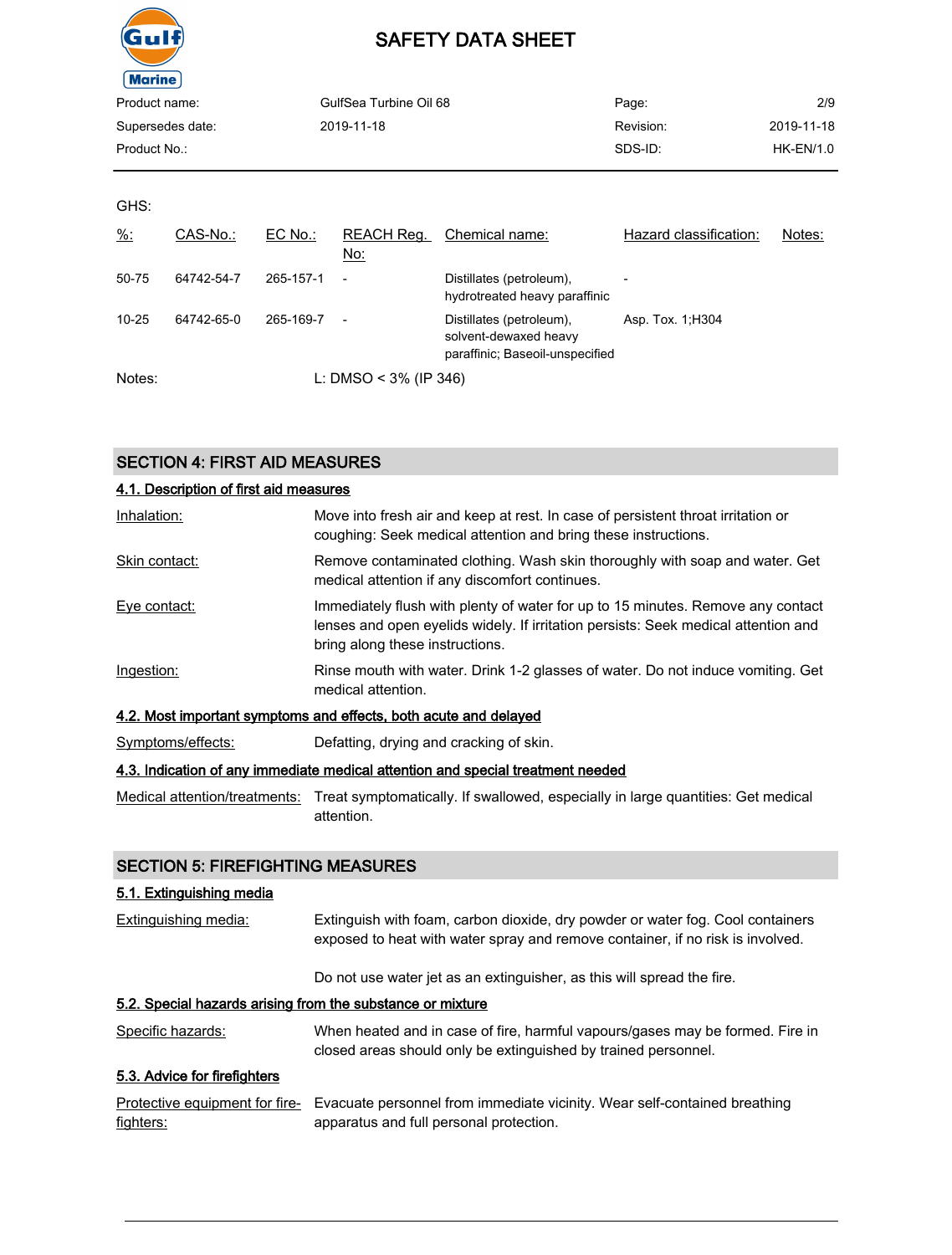

| Product name:    | GulfSea Turbine Oil 68 | Page:     | 3/9        |
|------------------|------------------------|-----------|------------|
| Supersedes date: | 2019-11-18             | Revision: | 2019-11-18 |
| Product No.:     |                        | SDS-ID:   | HK-EN/1.0  |

#### SECTION 6: ACCIDENTAL RELEASE MEASURES

#### 6.1. Personal precautions, protective equipment and emergency procedures

| Personal precautions:                                     | If leakage cannot be stopped, evacuate area. Mark the spillage. Avoid inhalation<br>of oil mist and contact with skin and eyes. Keep public away from danger area. In<br>case of spills, beware of slippery floors and surfaces. |
|-----------------------------------------------------------|----------------------------------------------------------------------------------------------------------------------------------------------------------------------------------------------------------------------------------|
| Protective equipment:                                     | Put on protective equipment before entering danger area.                                                                                                                                                                         |
| 6.2. Environmental precautions                            |                                                                                                                                                                                                                                  |
| Environmental<br>precautions:                             | Prevent spillage entering a watercourse or sewer, contaminating soil or<br>vegetation. If this is not possible notify police and appropriate authorities<br>immediately.                                                         |
| 6.3. Methods and material for containment and cleaning up |                                                                                                                                                                                                                                  |
| Methods for cleaning up:                                  | Stop leak if possible without risk. Soak up with inert absorbent material.<br>Large Spillages: Stop leak if possible without risk. Dam and absorb spillages with<br>sand, earth or other non-combustible material.               |
| 6.4. Reference to other sections                          |                                                                                                                                                                                                                                  |

# Reference: For personal protection, see section 8. For waste disposal, see section 13.

### SECTION 7: HANDLING AND STORAGE

#### 7.1. Precautions for safe handling

| Safe handling advice:                                             | Observe good chemical hygiene practices. Avoid inhalation of oil mist and<br>contact with skin and eyes. Avoid prolonged and repeated contact with oil,<br>particularly used oil. Wash hands before breaks and before smoking, eating or<br>drinking.                                                          |  |  |
|-------------------------------------------------------------------|----------------------------------------------------------------------------------------------------------------------------------------------------------------------------------------------------------------------------------------------------------------------------------------------------------------|--|--|
| Technical measures:                                               | Use work methods which minimise oil mist production. Do not smoke or use open<br>fire or other sources of ignition.                                                                                                                                                                                            |  |  |
| Technical precautions:                                            | When working with heated oil, mechanical ventilation may be required.                                                                                                                                                                                                                                          |  |  |
| 7.2. Conditions for safe storage, including any incompatibilities |                                                                                                                                                                                                                                                                                                                |  |  |
| Technical measures for safe<br>storage:                           | Store in tightly closed original container in a well-ventilated place. Containers,<br>which are opened, must be carefully resealed and kept upright to prevent<br>leakage. Ensure that the container is undamaged and has a proper label. Use<br>appropriate containment to avoid environmental contamination. |  |  |
| Storage conditions:                                               | Store in tightly closed original container in a well-ventilated place. Protect from<br>heat and direct sunlight.                                                                                                                                                                                               |  |  |
| 7.3. Specific end use(s)                                          |                                                                                                                                                                                                                                                                                                                |  |  |
| Specific use(s):                                                  | Lubricant.                                                                                                                                                                                                                                                                                                     |  |  |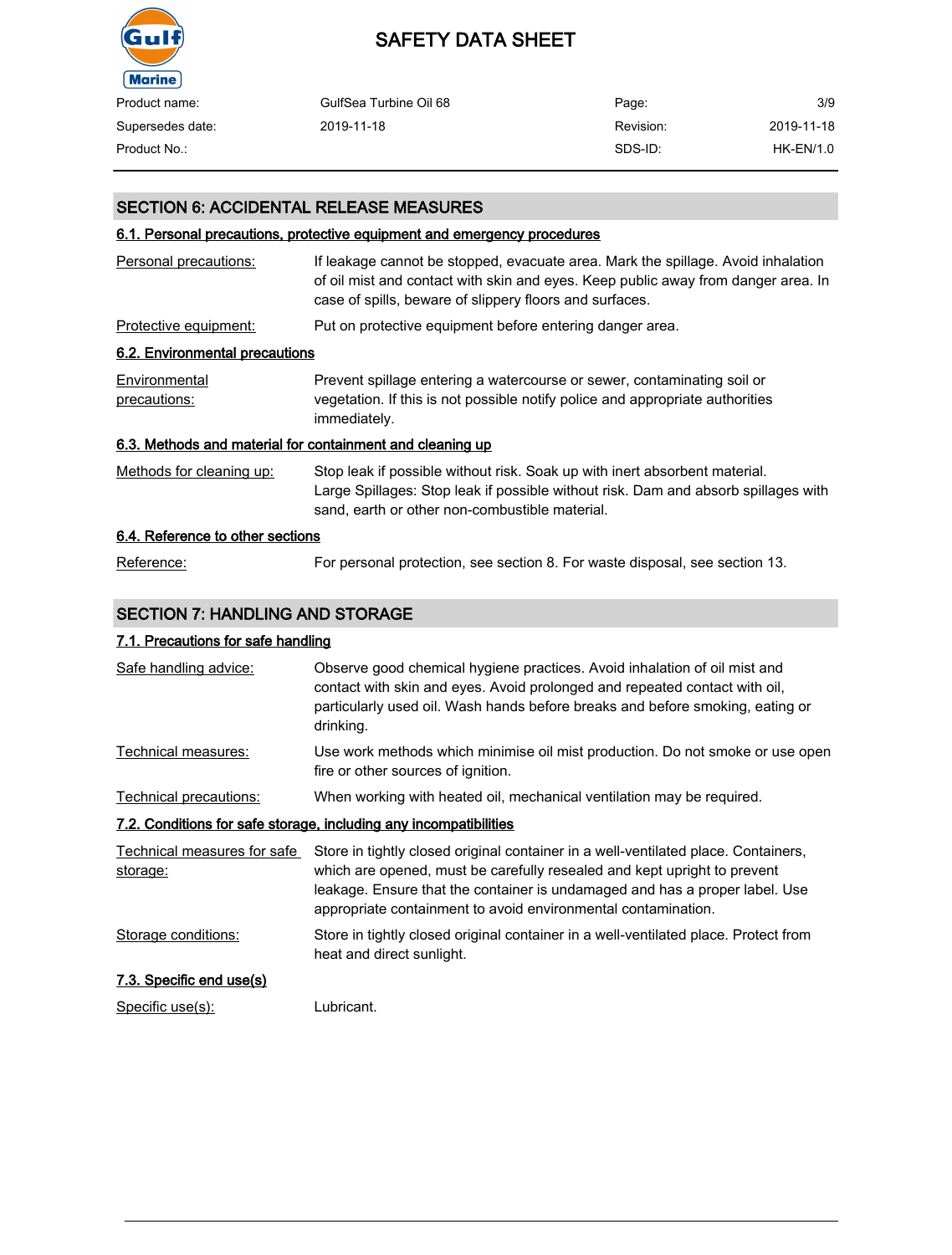

| Page:     | 4/9         |
|-----------|-------------|
| Revision: | 2019-11-18  |
| SDS-ID:   | $HK-EN/1.0$ |
|           |             |

#### SECTION 8: EXPOSURE CONTROLS/PERSONAL PROTECTION

#### 8.1. Control parameters

Occupational exposure limits:

| CAS-No.:                 | Chemical name:     | <u>As:</u>                                   | <b>Exposure limits:</b> | Type:               | Notes:                   | References: |
|--------------------------|--------------------|----------------------------------------------|-------------------------|---------------------|--------------------------|-------------|
| $\overline{\phantom{0}}$ | Oil mist, -mineral | $\overline{\phantom{0}}$                     | 5 mg/m $3$              | PEL (Long<br>Term)  |                          |             |
|                          |                    | $\overline{\phantom{a}}$                     | $10 \text{ mg/m}$ 3     | PEL (Short<br>Term) | $\overline{\phantom{0}}$ |             |
| DNEL/PNEC:               |                    | DNEL: Not available.<br>PNEC: Not available. |                         |                     |                          |             |

#### 8.2. Exposure controls

| <b>Engineering measures:</b> | Provide adequate ventilation. Observe Occupational Exposure Limits and<br>minimize the risk of inhalation of vapours and oil mist.                                                                                                                                                                                                                            |
|------------------------------|---------------------------------------------------------------------------------------------------------------------------------------------------------------------------------------------------------------------------------------------------------------------------------------------------------------------------------------------------------------|
| Respiratory equipment:       | In case of inadequate ventilation use suitable respirator. Use respiratory<br>equipment with gas filter, type A1. If the product is heated under manual<br>handling, use suitable mask with filter A1P2 or A2P2.                                                                                                                                              |
| Hand protection:             | Nitrile gloves are recommended. If signs of wear and tear are noticed then the<br>gloves should be replaced. The most suitable glove must be chosen in<br>collaboration with the gloves supplier, who can inform about the breakthrough<br>time of the glove material.                                                                                        |
| Eye protection:              | Wear approved, tight fitting safety glasses where splashing is probable.                                                                                                                                                                                                                                                                                      |
| Skin protection:             | Wear appropriate clothing to prevent repeated or prolonged skin contact.                                                                                                                                                                                                                                                                                      |
| Hygiene measures:            | Wash hands after handling. Observe good chemical hygiene practices. Wash<br>contaminated clothing before reuse. When using do not eat, drink or smoke.<br>Always remove oil with soap and water or skin cleaning agent, never use<br>organic solvents. Do not use oil-contaminated clothing or shoes, and do not<br>put rags moistened with oil into pockets. |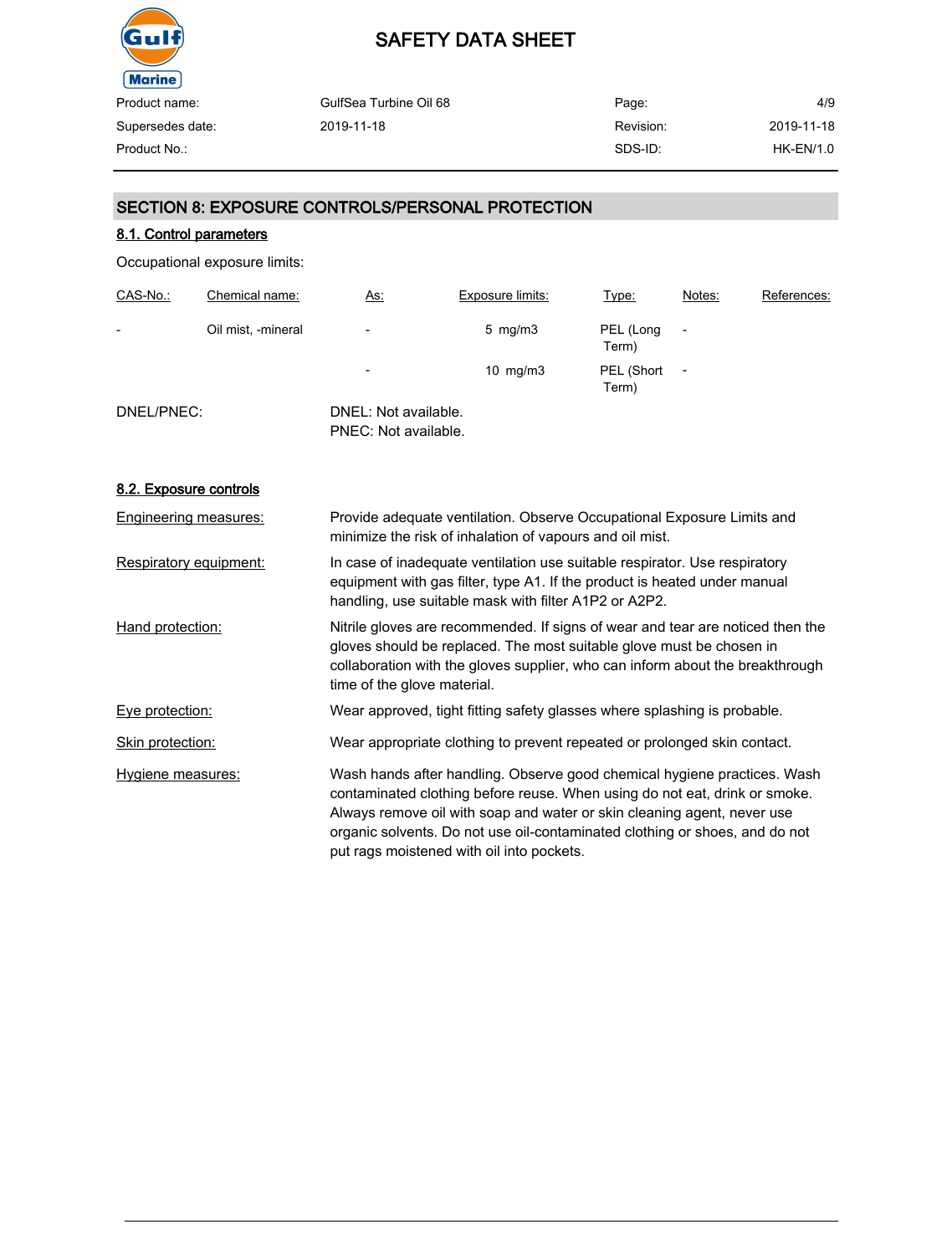

Product name: Supersedes date:

GulfSea Turbine Oil 68 2019-11-18

Page: Revision: SDS-ID: 5/9 Product No.: HK-EN/1.0

2019-11-18

### SECTION 9: PHYSICAL AND CHEMICAL PROPERTIES

### 9.1. Information on basic physical and chemical properties

| Appearance:                                        | Oily liquid                                          |
|----------------------------------------------------|------------------------------------------------------|
| Colour:                                            | Yellow.                                              |
| Odour:                                             | Characteristic.                                      |
| Odour threshold:                                   | Not available.                                       |
| <u>pH:</u>                                         | Not available.                                       |
| Melting point / freezing point:                    | Not available.                                       |
| Boiling point:                                     | $>300^{\circ}$ C                                     |
| Flash point:                                       | OC (Open cup). 222°C [ASTM D92.]                     |
| Evaporation rate:                                  | Not available.                                       |
| Flammability (solid, gas):                         | Not applicable.                                      |
| <b>Explosion limits:</b>                           | Not available.                                       |
| Vapour pressure:                                   | <0.01 kPa (20°C)                                     |
| Vapour density:                                    | Not available.                                       |
| Relative density:                                  | $-0.85$                                              |
| Solubility:                                        | Soluble in: Organic solvents.<br>Insoluble in water. |
| <b>Partition coefficient</b><br>(n-octanol/water): | Not available.                                       |
| Auto-ignition<br><u>temperature (°C):</u>          | $>300^{\circ}$ C                                     |
| Decomposition<br>temperature (°C):                 | $>300^{\circ}$ C                                     |
| Viscosity:                                         | 68.3 mm <sup>2</sup> /s (40 °C)                      |
|                                                    | 8.9 mm <sup>2</sup> /s (100°C)                       |
| <b>Explosive properties:</b>                       | Not applicable.                                      |
| Oxidising properties:                              | Not applicable.                                      |
| 9.2. Other information                             |                                                      |
| Pour point(°C):                                    | $-15^{\circ}$ C                                      |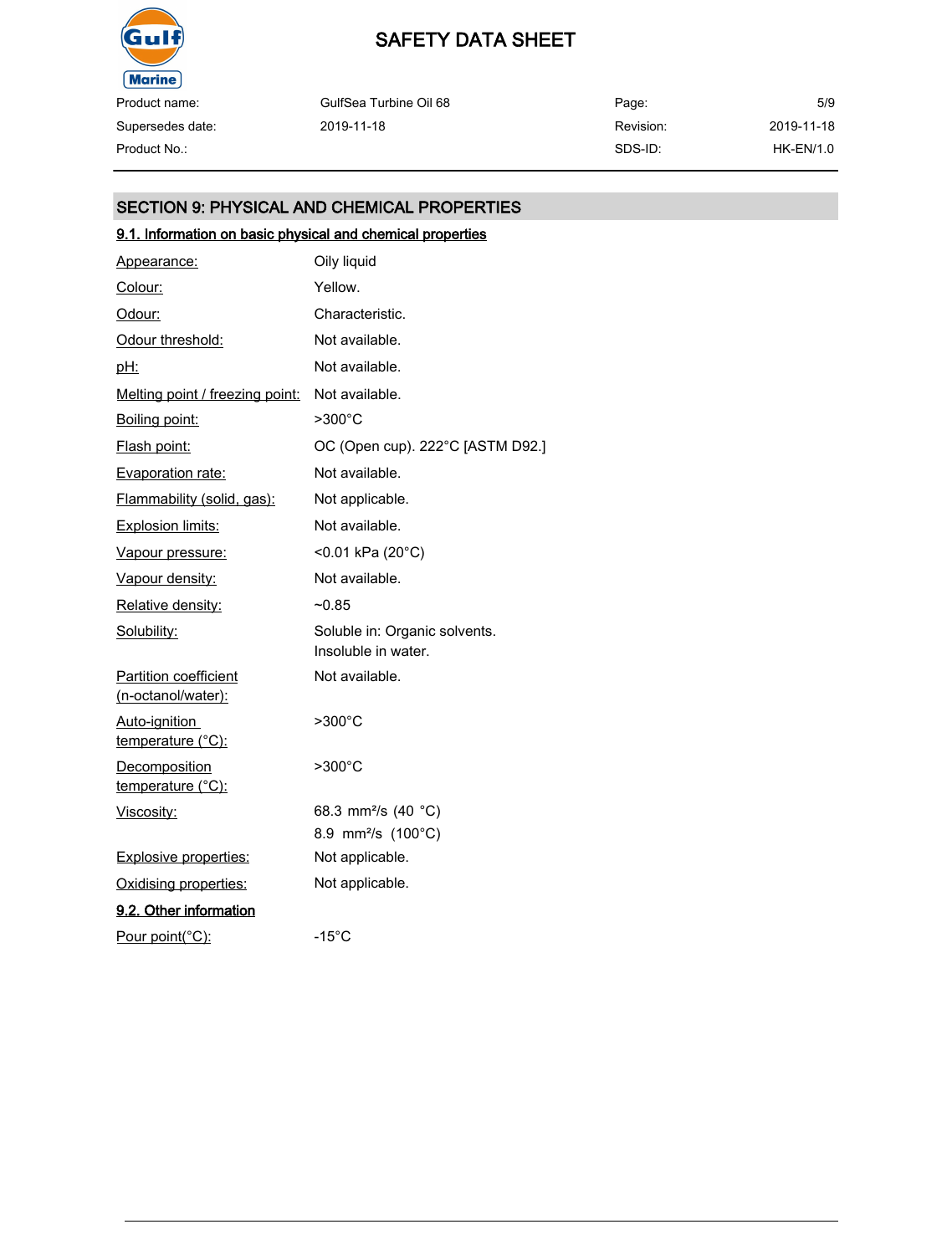

### SAFETY DATA SHEET

| Product name:    | GulfSea Turbine Oil 68 | Page:     | 6/9         |
|------------------|------------------------|-----------|-------------|
| Supersedes date: | 2019-11-18             | Revision: | 2019-11-18  |
| Product No.:     |                        | SDS-ID:   | $HK-EN/1.0$ |

### SECTION 10: STABILITY AND REACTIVITY 10.1. Reactivity Reactivity: Not reactive. 10.2. Chemical stability Stability: Stable under normal temperature conditions. 10.3. Possibility of hazardous reactions Hazardous reactions: None under normal conditions. 10.4. Conditions to avoid Conditions/materials to avoid: Heat, sparks, flames. 10.5. Incompatible materials Incompatible materials: Strong oxidizing substances. 10.6. Hazardous decomposition products Hazardous decomposition products: Hazardous polymerisation will not occur.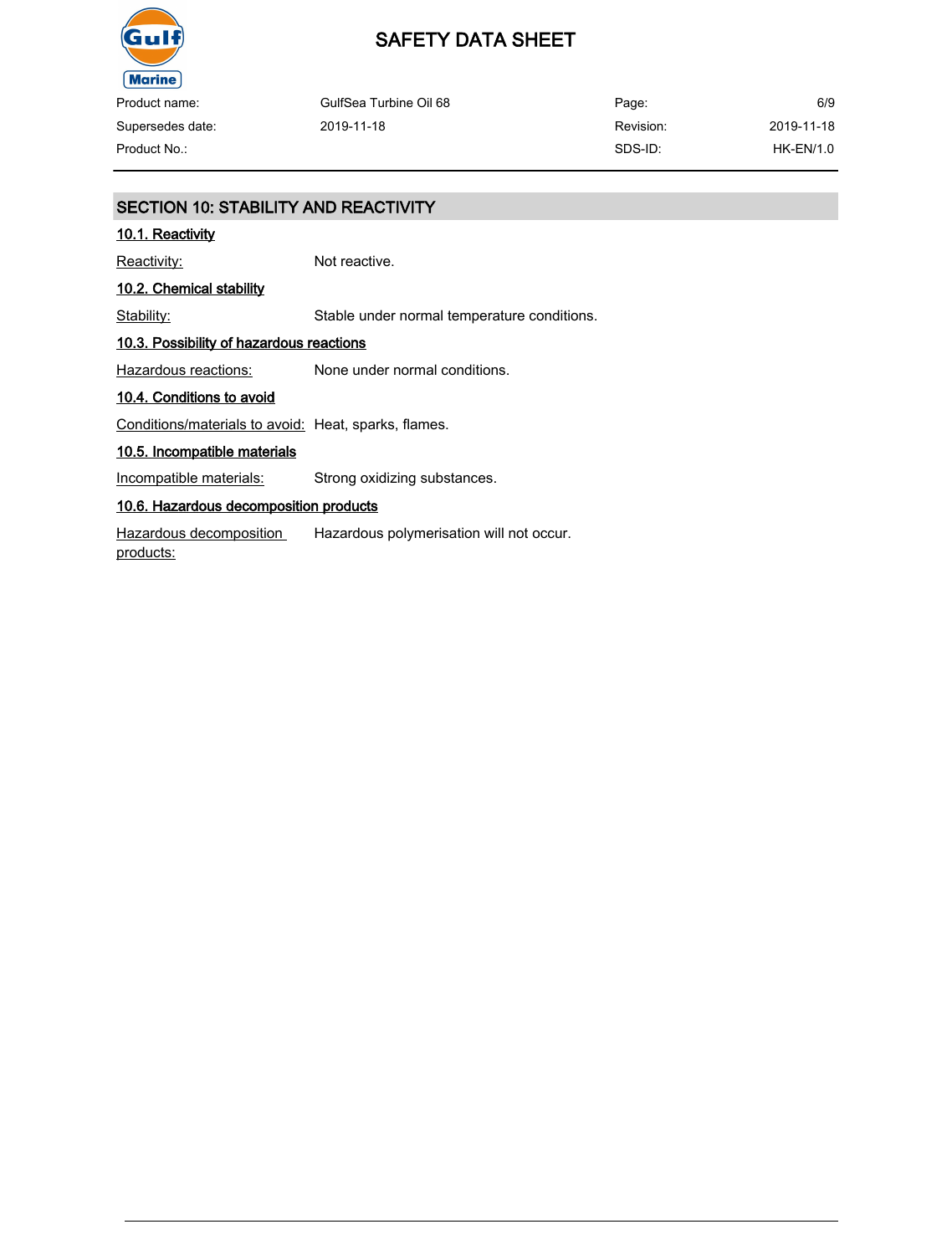

| Product name:    | GulfSea Turbine Oil 68 | Page:     | 7/9        |
|------------------|------------------------|-----------|------------|
| Supersedes date: | 2019-11-18             | Revision: | 2019-11-18 |
| Product No.:     |                        | SDS-ID:   |            |
|                  |                        |           | $-EN/1.0$  |

#### SECTION 11: TOXICOLOGICAL INFORMATION

| 11.1. Information on toxicological effects |                                                                                                                                                                                                                                                                                                                                      |  |  |
|--------------------------------------------|--------------------------------------------------------------------------------------------------------------------------------------------------------------------------------------------------------------------------------------------------------------------------------------------------------------------------------------|--|--|
| Inhalation:                                | Inhalation of oil mist or vapours formed during heating of the product may irritate<br>the respiratory system and provoke throat irritation and coughing.                                                                                                                                                                            |  |  |
| Skin contact:                              | Prolonged or repeated contact with used oil may cause serious skin diseases,<br>such as dermatitis.                                                                                                                                                                                                                                  |  |  |
| <u>Eve contact:</u>                        | May cause temporary eye irritation.                                                                                                                                                                                                                                                                                                  |  |  |
| Ingestion:                                 | Low order of acute toxicity, but aspiration following ingestion and vomiting may<br>cause severe and potentially fatal chemical pneumonitis.                                                                                                                                                                                         |  |  |
| Specific effects:                          | Used oil may contain harmful contaminants.                                                                                                                                                                                                                                                                                           |  |  |
| Toxicological data:                        | Distillates (petroleum), solvent-dewaxed heavy paraffinic; Baseoil-unspecified                                                                                                                                                                                                                                                       |  |  |
|                                            | Acute toxicity:<br>LC50 (inhalation, rat, 4h): 5.53 mg/l<br>LD50 (dermal, rabbit): >5000 mg/kg<br>LD50 (oral, rat): >5000 mg/kg                                                                                                                                                                                                      |  |  |
|                                            | Skin Corrosion/Irritation:<br>Erythema\eschar score: 0.17, Rabbit, Duration: 72 hours, Observation: 7 days<br>Oedema score: 0, Rabbit, Duration: 72 hours, Observation: 7 days<br>Iritis score: 0, Rabbit, Duration: 48 hours, Observation: 72 hours<br>Conjunctivitis score: 0.33 Rabbit, Duration: 48 hours, Observation: 72 hours |  |  |
|                                            | Skin sensitisation: Not a skin sensitiser (guinea pig).                                                                                                                                                                                                                                                                              |  |  |
|                                            | Mutagenicity: Negative.                                                                                                                                                                                                                                                                                                              |  |  |
|                                            | Carcinogenicity: Negative.                                                                                                                                                                                                                                                                                                           |  |  |
|                                            | Reproductive Toxicity: Negative.                                                                                                                                                                                                                                                                                                     |  |  |
|                                            | Teratogenicity: Negative.                                                                                                                                                                                                                                                                                                            |  |  |
|                                            | STOT - Single exposure:, Not available.                                                                                                                                                                                                                                                                                              |  |  |
|                                            | STOT - Repeated exposure:, Not available.                                                                                                                                                                                                                                                                                            |  |  |
|                                            | Aspiration hazard: Not available.                                                                                                                                                                                                                                                                                                    |  |  |
|                                            |                                                                                                                                                                                                                                                                                                                                      |  |  |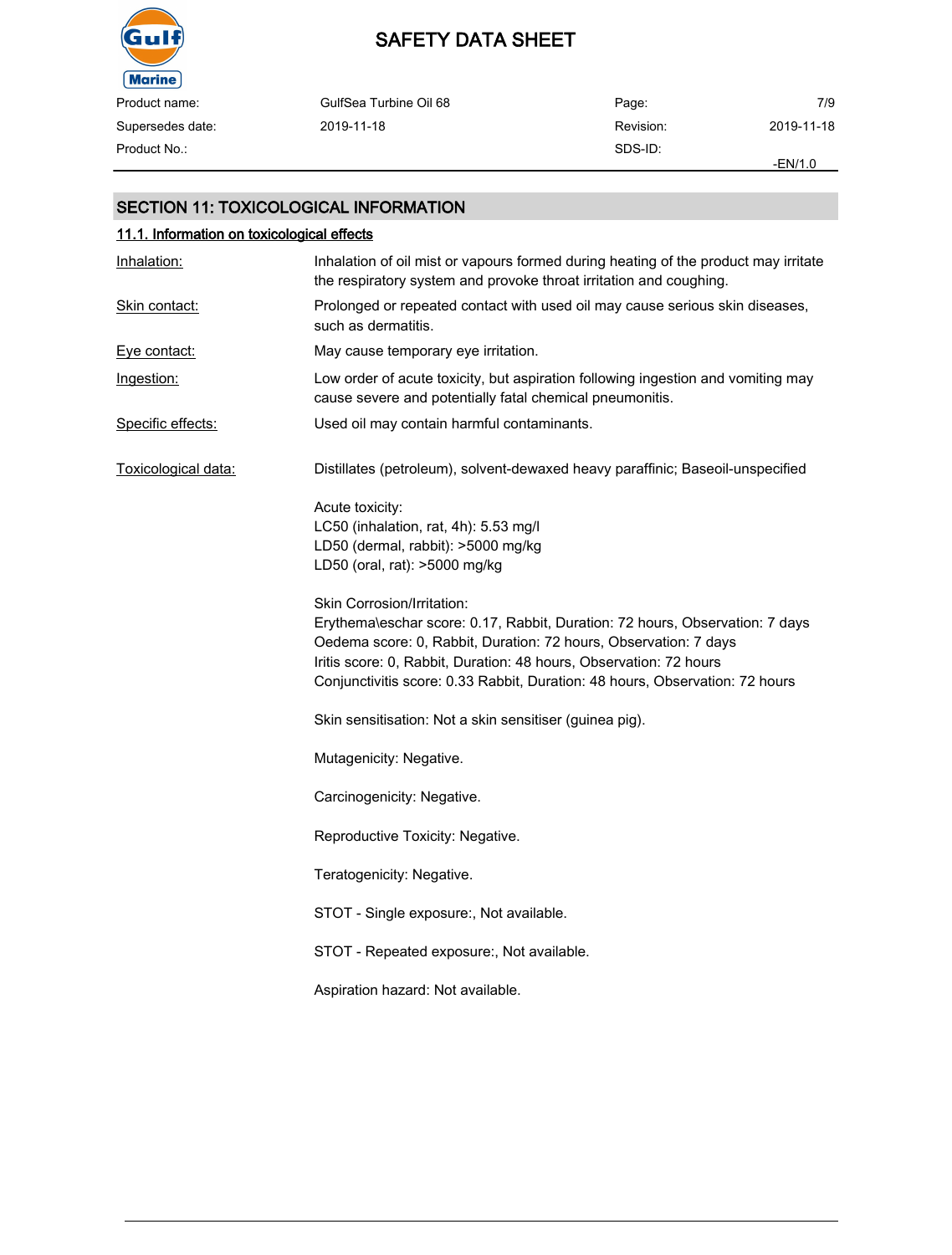

 $\overline{\phantom{0}}$ 

# SAFETY DATA SHEET

| Product name:    | GulfSea Turbine Oil 68 | Page:     | 8/9         |
|------------------|------------------------|-----------|-------------|
| Supersedes date: | 2019-11-18             | Revision: | 2019-11-18  |
| Product No.:     |                        | SDS-ID:   | $HK-EN/1.0$ |
|                  |                        |           |             |

| <b>SECTION 12: ECOLOGICAL INFORMATION</b> |                                                                               |  |
|-------------------------------------------|-------------------------------------------------------------------------------|--|
| <u>12.1. Toxicity</u>                     |                                                                               |  |
| Ecotoxicity:                              | Not harmful to aquatic organisms. Expected LC/EC50 value > 100 mg/l           |  |
| 12.2. Persistence and degradability       |                                                                               |  |
| Degradability:                            | Potentially degradable, but will persist in the environment for long periods. |  |
| 12.3. Bioaccumulative potential           |                                                                               |  |
| Bioaccumulative potential:                | LogPow: >3                                                                    |  |
| <u>12.4. Mobility in soil</u>             |                                                                               |  |
| Mobility:                                 | Spillages may penetrate the soil causing ground water contamination.          |  |
| 12.5. Results of PBT and vPvB assessment  |                                                                               |  |
| PBT/vPvB:                                 | This product does not contain any PBT or vPvB substances.                     |  |
| 12.6. Other adverse effects               |                                                                               |  |
| Other adverse effects:                    | Not known.                                                                    |  |
|                                           |                                                                               |  |
| SECTION 13: DISPOSAL CONSIDERATIONS       |                                                                               |  |

## 13.1. Waste treatment methods

Waste is classified as hazardous waste. Dispose of waste and residues in accordance with local authority requirements.

Contaminated packaging: Disposal through approved facilities is recommended.

### SECTION 14: TRANSPORT INFORMATION

The product is not covered by international regulation on the transport of dangerous goods (IMDG, IATA, ADR/RID).

| 14.1. UN number                                |                                                                                |
|------------------------------------------------|--------------------------------------------------------------------------------|
| UN-No:                                         | Not regulated.                                                                 |
| 14.2. UN proper shipping name                  |                                                                                |
| <b>Proper Shipping Name:</b>                   | Not regulated.                                                                 |
| 14.3. Transport hazard class(es)               |                                                                                |
| Class:                                         | Not regulated.                                                                 |
| 14.4. Packing group                            |                                                                                |
| PG:                                            | Not regulated.                                                                 |
| 14.5. Environmental hazards                    |                                                                                |
| Marine pollutant:                              | Not regulated.                                                                 |
| <b>Environmentally Hazardous</b><br>Substance: | Not regulated.                                                                 |
| 14.6. Special precautions for user             |                                                                                |
| Special precautions:                           | Not regulated.                                                                 |
|                                                | 14.7. Transport in bulk according to Annex II of MARPOL 73/78 and the IBC Code |
|                                                |                                                                                |

Transport in bulk: Not regulated.